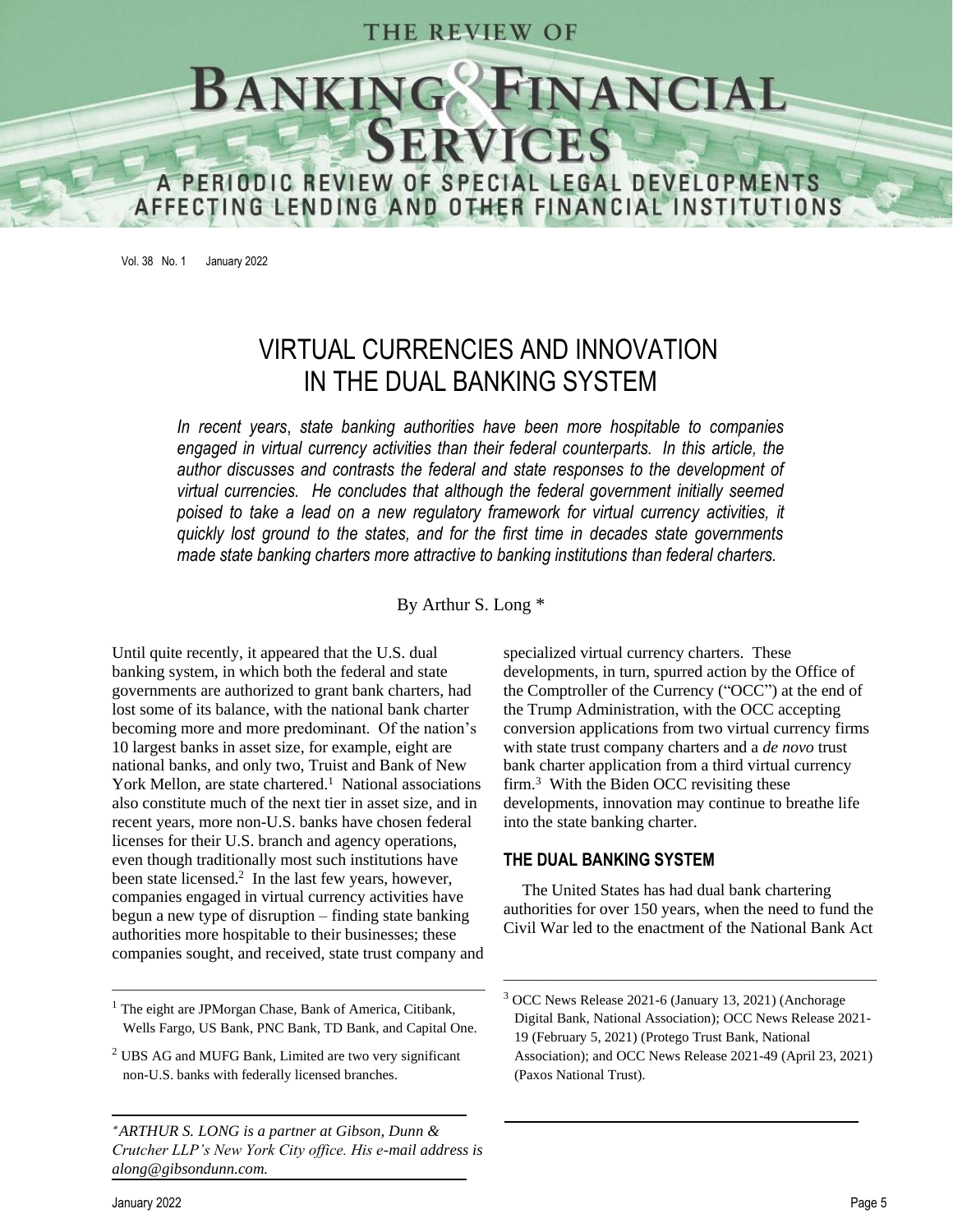*RSCR Publications LLC* Published 12 times a year by RSCR Publications LLC. Executive and Editorial Offices, 2628 Broadway, Suite 29A, New York, NY 10025-5055. Subscription rates: \$650 per year in U.S., Canada, and Mexico; \$695 elsewhere (air mail delivered). A 15% discount is available for qualified academic libraries and full-time teachers. For subscription information and customer service call 609-683-4450; fax 609-683-7291; write Subscriber Services, RSCR Publications, PO Box 585, Kingston NJ 08528; e-mai[l cri.customer.service@comcast.net;](mailto:cri.customer.service@comcast.net) or visit our website at www.rscrpubs.com. General Editor: Michael O. Finkelstein; tel. 212-876-1715; e-mail mofinkelstein@gmail.com. Associate Editor: Sarah Strauss Himmelfarb; tel. 301-294-6233; e-mail sarah.s.himmelfarb@gmail.com. To submit a manuscript for publication contact Ms. Himmelfarb. Copyright © 2022 by RSCR Publications LLC. ISSN: 1051-1741. All rights reserved. Reproduction in whole or in part prohibited except by permission. For permission, contact Copyright Clearance Center a[t www.copyright.com.](http://www.copyright.com/) *The Review of Banking & Financial Services* does not guarantee the accuracy, adequacy, or completeness of any information and is not responsible for any errors or omissions, or for the results obtained from the use of such information.

in 1863.<sup>4</sup> Congress modeled this statute after the New York Banking Law, New York then being the preeminent state chartering authority. 5 At different times in the nation's history, a particular charter, federal or state, has appeared to have advantages over the other, with the effect that soon the other chartering authority adapts, or the relevant legislature adapts its governing law, in order to match those advantages. For example, in 1918 Congress amended the Federal Reserve Act to enlarge the fiduciary activities of national banks, so that they might better compete with state trust companies.<sup>6</sup> Similarly, many states have enacted so-called "wild card" statutes, which permit state-chartered banks to enjoy the same powers as national banks.<sup>7</sup> Many states offer charters and licenses identical to those offered at the federal level – banks, trust companies, and, for non-U.S. banking institutions, branches and agencies.<sup>8</sup>

## **DEVELOPMENTS IN THE DUAL BANKING SYSTEM PRIOR TO THE ADVENT OF VIRTUAL CURRENCIES**

The last two decades have seen a shift toward the popularity of national charters and licenses granted by the OCC. There were several reasons for this development. First, the OCC's Legal Division was creative in its interpretations of the National Bank Act, finding an increasing number of business activities to be part of the "business of banking" under that statute's incidental powers clause.<sup>9</sup> For example, the OCC interpreted that provision not only to permit national

4 https://www.occ.treas.gov/about/who-we-are/history/foundingocc-national-bank-system/index-founding-occ-national-bankingsystem.html.

 $\frac{1}{\sqrt{2}}$  , and the contract of the contract of the contract of the contract of the contract of the contract of the contract of the contract of the contract of the contract of the contract of the contract of the contra

- <sup>5</sup> E. Symons, The "Business of Banking" in Historical Perspective, 51 Geo. Wash. L. Rev. 676, 689 (1983) ("The New York Free Banking Act of 1838 was a principal model for the provisions of the National Bank Act in 1863.").
- <sup>6</sup> Walter S. Logan, "Amendments to the Federal Reserve Act," The Annals of the American Academy of Political and Social Science, Vol. 99, *The Federal Reserve System – Its Purpose and Work* (January 1922), pp. 114-121.
- 7 *See, e.g.,* New York Banking Law, Section 12-a.
- 8 *See, e.g., id.* Articles 3 & 5.
- <sup>9</sup> 12 U.S.C. § 24(SEVENTH).

banks to engage in derivatives activities with respect to assets like equity securities, which are generally not bank-permissible investments, but also to permit national banks to acquire equities when hedging permissible derivatives.<sup>10</sup> Second, although Congress had amended the Federal Deposit Insurance Act in the 1980s to give it preemptive force with respect to the activities of FDIC-insured state banks, $<sup>11</sup>$  the OCC's</sup> Legal Division issued far more – and very beneficial – preemption interpretations for national banks than the FDIC did for the banks it supervised.<sup>12</sup> Third, in New York, a jurisdiction with a significant number of large state-chartered institutions, the Department of Financial Services was perceived to have become much more of an enforcement agency, one that levied significant civil money penalties on its subject institutions, particularly New York-licensed branches of non-U.S. banks.<sup>13</sup>

## **VIRTUAL CURRENCIES, AND THE FINTECH CHARTER**

As virtual currencies developed, the OCC seemed poised to take a leadership position with respect to them as well. Interest in Bitcoin increased substantially during President Obama's second term, and in 2016, as that President was leaving office, his Comptroller of the Currency, Thomas Curry, announced that the OCC had the authority to grant "Fintech" charters – that is, national bank charters to institutions that engaged in only one of three traditional banking functions, and not necessarily deposit-taking.<sup>14</sup> A

<sup>10</sup> OCC Interpretive Letter 652 (September 13, 1994); OCC Interpretive Letter 892 (September 13, 2000).

- <sup>11</sup> 12 U.S.C. § 1831d.
- <sup>12</sup> *See, e.g.,* OCC Interpretive Letter 803 (October 7, 1997) (certain home equity loan fees are interest and benefit from the interest rate exportation provision of the National Bank Act).
- <sup>13</sup> [https://www.dfs.ny.gov/reports\\_and\\_publications/press\\_](https://www.dfs.ny.gov/reports_and_publications/press_) releases/pr1411181 (aggregate fine on The Bank of Tokyo Mistubishi-UFJ amounting to \$565 million).
- <sup>14</sup> Remarks By Thomas J. Curry, Comptroller of the Currency, Regarding Special Purpose National Bank Charters for Fintech Companies, Georgetown University Law Center, December 2, 2016. The three traditional banking functions, in the OCC's view, are receiving deposits, paying checks, and lending money.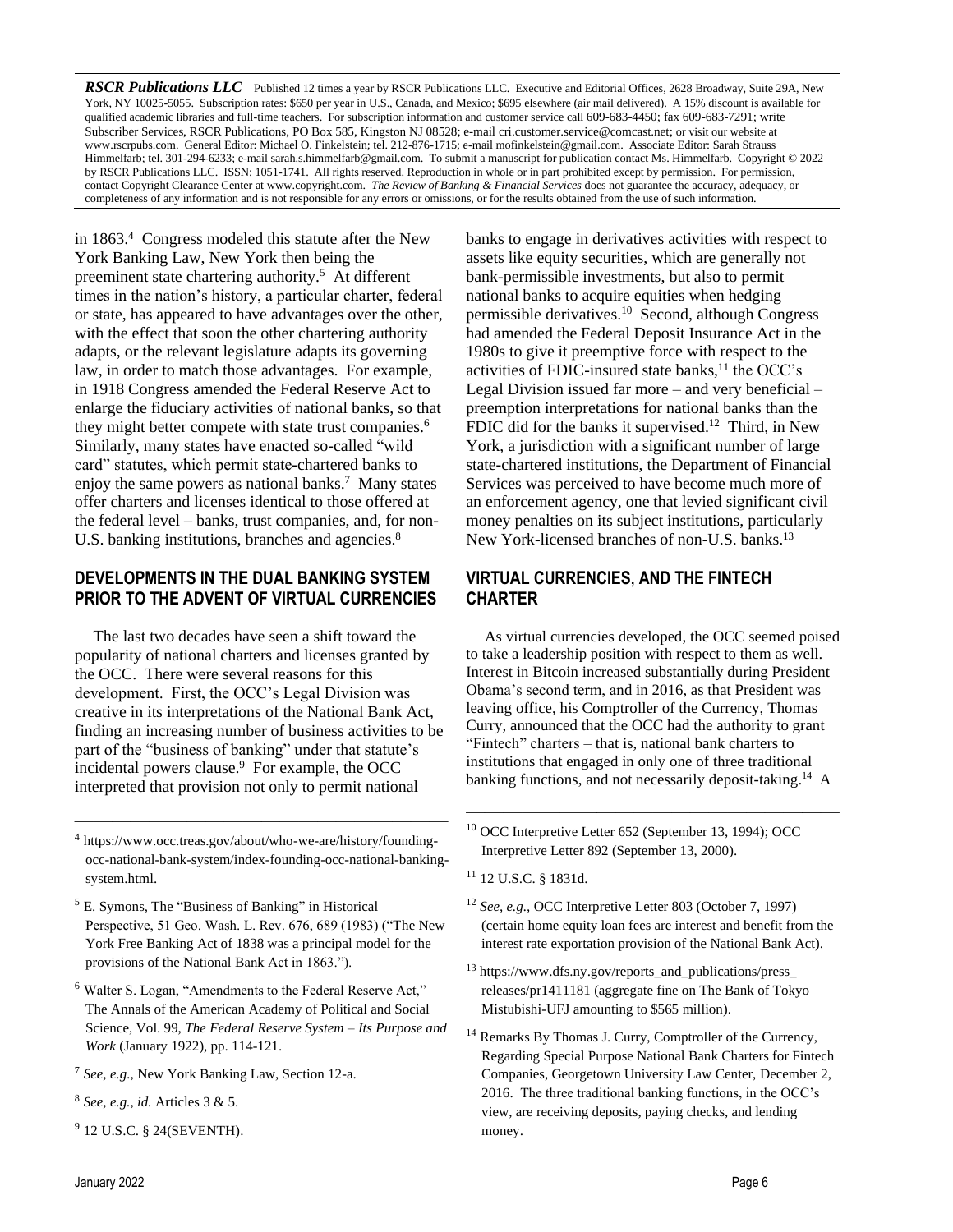regulation to this effect had been adopted in 2003, <sup>15</sup> but never acted on, and Comptroller Curry's action suggested that this regulation might have new application as technologies developed.

Although a Fintech charter was theoretically available, the supervisory issues raised by virtual currency companies were complicated, and the OCC, like many regulators, was not willing to embrace innovation fully before it had considered all the potential risks that it might cause. As a result, President Trump's Comptroller, Joseph Otting, did not take any action with respect to the national Fintech charter. This inaction also likely was influenced by the fact that state banking regulators had sued the OCC shortly after Comptroller Curry's announcement, arguing that the National Bank Act did not permit the OCC to grant a charter to a non-deposit taking institution.<sup>16</sup>

## **THE OCC REVISITS SPECIAL PURPOSE CHARTERS AND ENLARGES ITS TRUST COMPANY INTERPRETATIONS**

Comptroller Otting resigned in May 2020, and President Trump appointed Brian Brooks as Acting Comptroller in his place. Acting Comptroller Brooks was a strong proponent of innovation in the banking system, including through the use of special purpose charters, the types that had been previously advocated by Comptroller Curry.<sup>17</sup> After Brooks' appointment, Figure Technologies, Inc., a company engaged principally in home equity lending, applied for a national bank charter to engage in lending activities, but Figure's business plan for the bank did not contemplate accepting FDICinsured deposits.<sup>18</sup> Figure took the position that national banks were not required to have FDIC insurance, but this position was controversial, and somewhat predictably, state banking supervisors resurrected their lawsuits against the OCC, arguing once again that the National Bank Act did not authorize the OCC to grant a charter to a non-insured deposit-taking institution.<sup>19</sup>

Acting Comptroller Brooks was more successful with respect to virtual currency firms, because he could rely on a type of charter that Congress had explicitly

 $\frac{1}{\sqrt{2}}$  , and the contract of the contract of the contract of the contract of the contract of the contract of the contract of the contract of the contract of the contract of the contract of the contract of the contra

<sup>19</sup> https://www.csbs.org/system/files/2020-12/Complaint.pdf.

authorized: the national trust bank charter.<sup>20</sup> The National Bank Act provides that a national bank is not impermissibly chartered if it limits its activities only to fiduciary activities. $21$  In early 2021, the OCC granted conditional approval to two state-licensed trust companies, Anchorage and Protego, to convert their charters to a national trust bank charter; <sup>22</sup> a few months later, the OCC granted a *de novo* trust bank charter to a New York institution, Paxos Trust.<sup>23</sup>

As a legal matter, these conditional approvals relied on interpretation not of the National Bank Act's powers clause, 12 U.S.C. § 24(SEVENTH), but rather on its fiduciary powers provision, 12 U.S.C. § 92a. That provision provides:

The Comptroller of the Currency shall be authorized and empowered to grant by special permit to national banks applying therefor, when not in contravention of State or local law, the right to act as trustee, executor, administrator, registrar of stocks and bonds, guardian of estates, assignee, receiver, *or in any other fiduciary capacity in which State banks, trust companies, or other corporations which come into competition with national banks, are permitted to act under the laws of the State in which the national bank is located.*

Whenever the laws of such State authorize or permit the exercise of any or all of the foregoing powers by State banks, trust companies, or other corporations which compete with national banks, the granting to and the exercise of such powers by national banks shall not be deemed to be in contravention of State or local law within the meaning of this section. $24$ 

An OCC Chief Counsel's Opinion accompanying the first conditional approvals clarified the meaning of 12 U.S.C. § 92a.<sup>25</sup> The Opinion broke from existing OCC precedent since 1983<sup>26</sup> and stated that "a bank performing in a fiduciary capacity for purposes of state law and operating consistent with the parameters provided for in relevant state laws and regulations may

- <sup>23</sup> OCC News Release 2021-49 (April 23, 2021) (Paxos National Trust).
- <sup>24</sup> 12 U.S.C. § 92a (emphasis added).
- <sup>25</sup> OCC Interpretive Letter 1176 (January 11, 2021).
- <sup>26</sup> *Id.* n. 5.

 $15$  12 C.F.R. § 5.20(e)(1).

<sup>16</sup> *Vullo v. Office of the Comptroller of the Currency*, 17 Civ. 3574 (NRB), 2017 WL 6512245.

<sup>17</sup> https://www.politico.com/news/2020/08/31/currencycomptroller-reshape-banking-406393.

<sup>18</sup> https://www.figure.com/blog/why-figure-applied-for-the-usnational-bank-charter-and-what-it-means-for-the-industry/.

<sup>20</sup> 12 U.S.C. § 27(a).

<sup>21</sup> *Id.*

<sup>22</sup> OCC News Release, supra n. 3.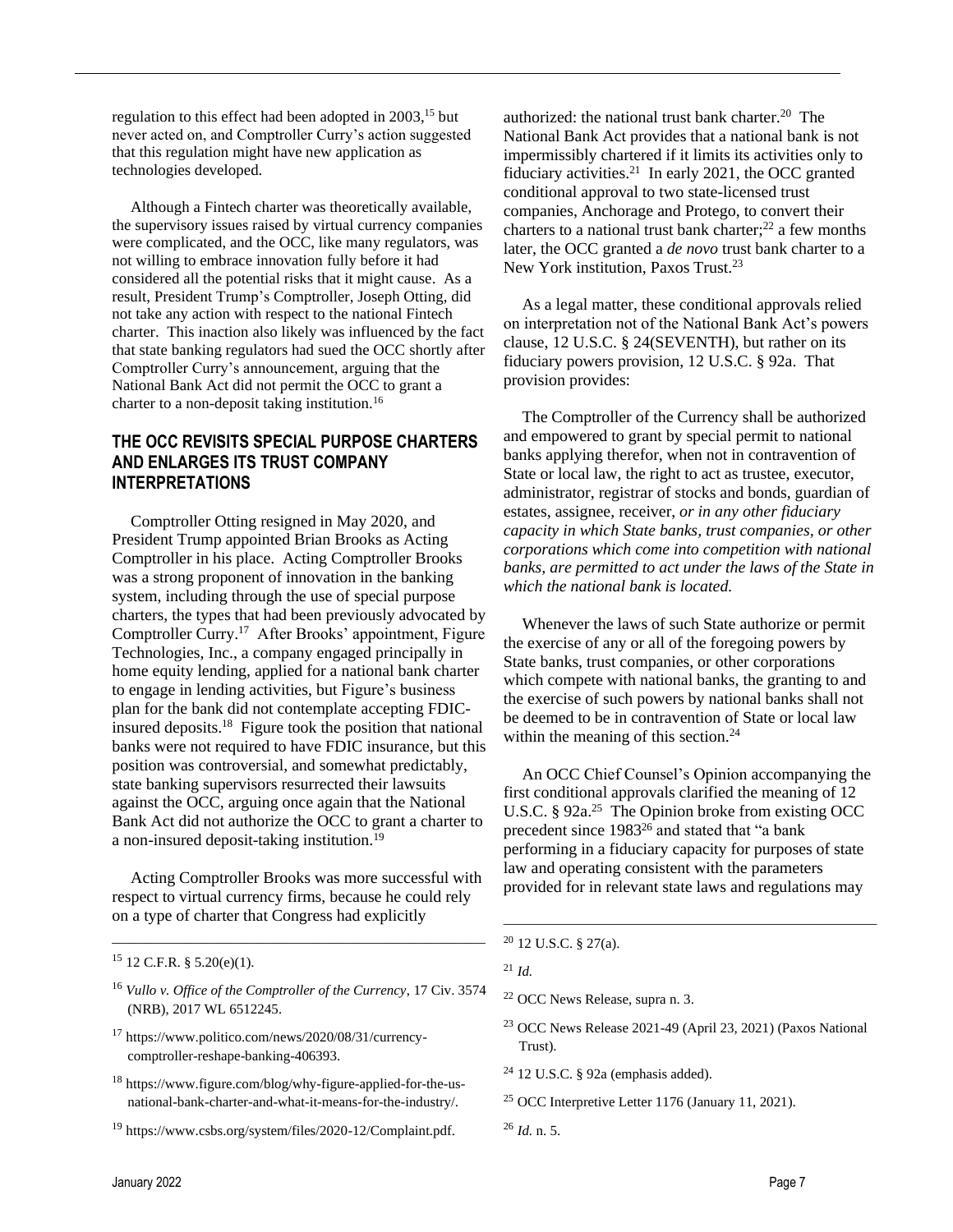be deemed to be performing in a fiduciary capacity for purposes of 12 U.S.C.  $\S 92a$ ;"<sup>27</sup> as a result, a party seeking a national trust charter would no longer be required to demonstrate, before undertaking such a state law analysis, that its business activities were also "fiduciary" under the OCC's regulations.<sup>28</sup> Because the virtual currency activities in question had been permitted under state law, this made them permissible under 12 U.S.C. § 92a.<sup>29</sup>

As a result of the Chief Counsel's Opinion, national banks with fiduciary powers are now permitted to engage in the following virtual currency activities as a fiduciary, if those activities are permissible under the laws of the states in which the banks operate:

- custody of virtual currency assets;
- custody of fiat currency (using a subcustodian);
- on-chain governance services allowing clients to participate in the governance of the underlying protocols on which their assets operate;
- operating validator nodes, providing staking as a service, and providing clients the ability to delegate staking to third-party validators;
- settling transactions facilitated by brokers and clients; 30
- determining whether a customer should claim forked assets;

 $\frac{1}{\sqrt{2}}$  , and the contract of the contract of the contract of the contract of the contract of the contract of the contract of the contract of the contract of the contract of the contract of the contract of the contra

#### <sup>27</sup> *Id.* at 3-4.

- <sup>28</sup> *Id.* n. 5. Such a result flows from a natural reading of the statute, but, as noted, it had not been the OCC's interpretation since 1983. OCC Interpretive Letter No. 265, reprinted in [1983-1984 Transfer Binder] Fed. Banking L. Rep. (CCP) ¶ 85,429 (July 14, 1983) (concluding that the OCC will only look to state law to determine whether a fiduciary capacity of national bank is permissible after the activity is determined to be "fiduciary" within the meaning of 12 U.S.C. § 92a). The statute and the OCC's regulation thereunder contain a limited set of fiduciary activities.
- <sup>29</sup> OCC Interpretive Letter 1176 (January 11, 2021).
- Under this power, brokers and clients can instruct the trust bank to receive digital assets into and to transfer digital assets out of their vaults from and to external accounts or digital asset addresses controlled by third parties, including but not limited to transfers made in connection with the settlement of a purchase or sale of digital assets.
- staking its customers' assets to earn rewards;
- participating in the governance of certain blockchains that permit participants to use their digital assets to cast votes for decisions regarding blockchain protocols;
- running a client-to-client trading platform for assets under custody;
- running a client-to-client lending platform as an agent for its clients;
- operating a platform for the origination and issuance of new digital assets whereby asset owners can digitize existing and prospective assets;
- custody and management of USD stablecoin reserves; and
- providing "know your customer" as a service, which includes customer identification, sanctions screening, enhanced due diligence, and customer risk rating. 31

In addition to the foregoing powers, the Chief Counsel Opinion made two important clarifications about national trust bank powers. First, the opinion stated that there is no minimum amount of fiduciary activities in which a national trust bank must engage. $32$  Second, it affirmed that, although it is not required to, a national trust bank may, in addition to its fiduciary powers, engage in activities that are part of the "business of banking" under 12 U.S.C. § 24(SEVENTH), such that a national trust bank that engages in the virtual currency activities described above would also have the power to engage in traditional lending activities.<sup>33</sup> This principle applies to New York trust companies as well, as some of New York's most well-known banks have been trust companies with banking powers.<sup>34</sup>

## **A CHANGE OF ADMINISTRATIONS: THE OCC IN POTENTIAL RETREAT**

Following the election of President Biden, the OCC has indicated that it may not be fully comfortable with Acting Comptroller Brooks' actions. A new Comptroller of the Currency has not been confirmed by the Senate, but a career Federal Reserve official,

<sup>31</sup> OCC News Releases, supra note 3.

<sup>32</sup> OCC Interpretive Letter 1176 (January 11, 2021).

<sup>33</sup> *Id.* 

<sup>&</sup>lt;sup>34</sup> For example, Morgan Guaranty Trust Company of New York.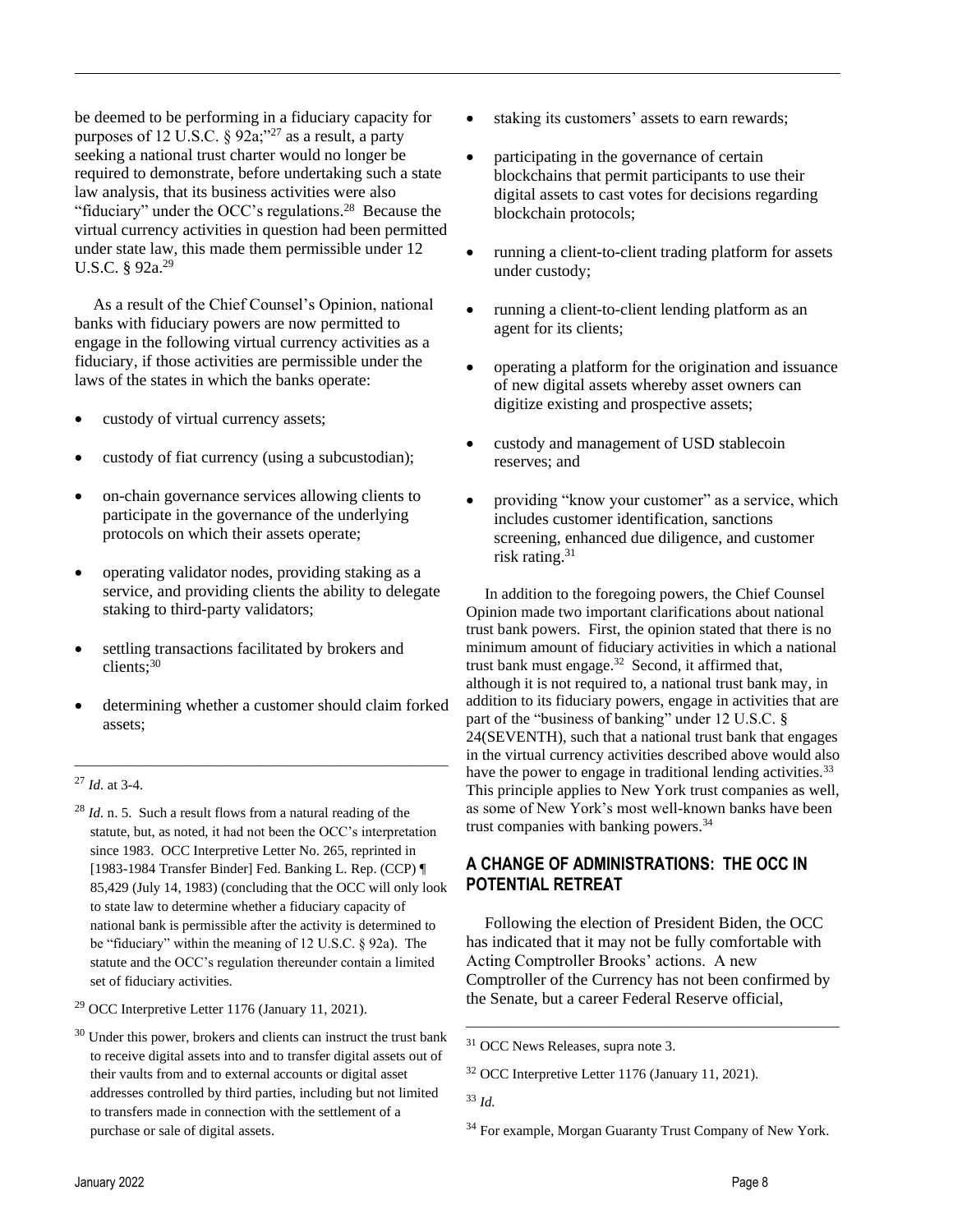Michael Hsu, has been appointed Acting Comptroller. Shortly after being appointed, Acting Comptroller Hsu stated that he had asked the staff of the OCC to revisit the interpretations of the National Bank Act that permitted the virtual currency trust bank charters.<sup>35</sup> Moreover, in certain public statements, Acting Comptroller Hsu has highlighted the risk of virtual currency assets, comparing them to the way that derivatives were abused in the years before the Financial Crisis.<sup>36</sup>

Just before Thanksgiving 2021, the federal banking agencies declared that they had finished a "sprint" to reach conclusions on virtual currency regulation, with action said to come in  $2022.^{37}$  As part of that sprint, the OCC affirmed its three virtual currency trust bank approvals.<sup>38</sup> At the same time, however, it signaled that it would have a more cautious approach than the OCC under Acting Comptroller Brooks: the OCC emphasized that it will consider safety and soundness issues whenever a federally licensed institution seeks to engage in virtual currency activities, such that applicants need to demonstrate that their virtual currency activities will not pose such risks in order to obtain approval.<sup>39</sup> In addition, the OCC appeared to walk back somewhat its interpretation of 12 U.S.C. § 92a in Interpretive Letter 1176 by indicating that although "a bank performing in a fiduciary capacity for purposes of state law and operating consistent with the parameters provided for in relevant state laws and regulations *may be deemed to be* performing in a fiduciary capacity for purposes of 12 U.S.C. § 92a,"<sup>40</sup> the OCC still had discretion to take an

<sup>35</sup> https://www.law360.com/articles/1390258/occ-s-hsu-sayscrypto-charters-on-the-table-in-review.

 $\frac{1}{\sqrt{2}}$  , and the contract of the contract of the contract of the contract of the contract of the contract of the contract of the contract of the contract of the contract of the contract of the contract of the contra

- <sup>36</sup> Michael Hsu, Acting Comptroller of the Currency, "Cryptocurrencies, Decentralized Finance, and Key Lessons from the 2008 Financial Crisis," Remarks to Blockchain Association (September 21, 2021).
- <sup>37</sup> Office of the Comptroller of the Currency, Board of Governors of the Federal Reserve System, Federal Deposit Insurance Corporation, Joint Statement on Crypto-Asset Policy Sprint Initiative and Next Steps (November 23, 2021).
- <sup>38</sup> OCC Interpretive Letter 1179 (November 18, 2021).
- <sup>39</sup> *Id.* ("[A] bank should not engage in the activities until it receives written notification of the supervisory office's nonobjection. In deciding whether to grant supervisory nonobjection, the supervisory office will evaluate the adequacy of the bank's risk management systems and controls, and risk measurement systems, to enable the bank to engage in the proposed activities in a safe and sound manner.").

opposite view and deem the activity non-fiduciary for purposes of federal law.<sup>41</sup> The OCC also took a conservative view of the national trust bank charter when it joined the President's Working Group on the Financial Markets' Stablecoin Report, which called for federal legislation that would limit stablecoin issuers to FDIC-insured depository institutions.<sup>42</sup> And in mid-December 2021, Figure announced that it would be amending its OCC application to accept FDIC-insured deposits. 43

## **A LIMIT ON THE STATES: THE FEDERAL RESERVE BOARD AND THE PAYMENTS SYSTEM**

At the same time that the OCC may be reconsidering joining the states on virtual currency innovation, there is another federal overlay that may put certain state entities at a disadvantage compared with a national charter. That is having full access to the U.S. payments system through the Federal Reserve System, for which a Master Account at a Federal Reserve Bank is necessary. Under the Federal Reserve Act, all national banks – including national trust banks – must be members of the Federal Reserve System.<sup>44</sup> State-chartered institutions, by contrast, must be accepted for membership.<sup>45</sup> And although certain state-chartered trust companies are member banks and do have Federal Reserve Master Accounts, it is not clear that these privileges would be extended to every state-chartered non-depository trust company, given that under the Federal Reserve Act, the Federal Reserve Banks have exercised substantial discretion regarding what services they will make available to certain member institutions.

The Board of Governors of the Federal Reserve System is the gatekeeper to the U.S. payments system, and in May 2021, it proposed guidelines regarding how the Federal Reserve Banks should evaluate requests for accounts and services. 46 Accounts and services are open to member banks, Edge and Agreement corporations, branches and agencies of non-U.S. banks, and other

- <sup>43</sup> [https://www.bankingdive.com/news/figure-updates-charter](https://www.bankingdive.com/news/figure-updates-charter-application-to-avoid-legal-roadblock/611723/)[application-to-avoid-legal-roadblock/611723/.](https://www.bankingdive.com/news/figure-updates-charter-application-to-avoid-legal-roadblock/611723/)
- <sup>44</sup> Federal Reserve Act, § 2.
- <sup>45</sup> 12 U.S.C. § 321.
- <sup>46</sup> Federal Reserve Board, *Proposed Guidelines for Evaluating Account and Services Requests*, 86 Federal Register 25,865 (May 11, 2021).

<sup>40</sup> *Id.* (emphasis in the original).

<sup>41</sup> *Id.* n.13. The OCC did not cite any part of 12 U.S.C. § 92a as support for this discretion.

<sup>42</sup> *See infra* Part VII.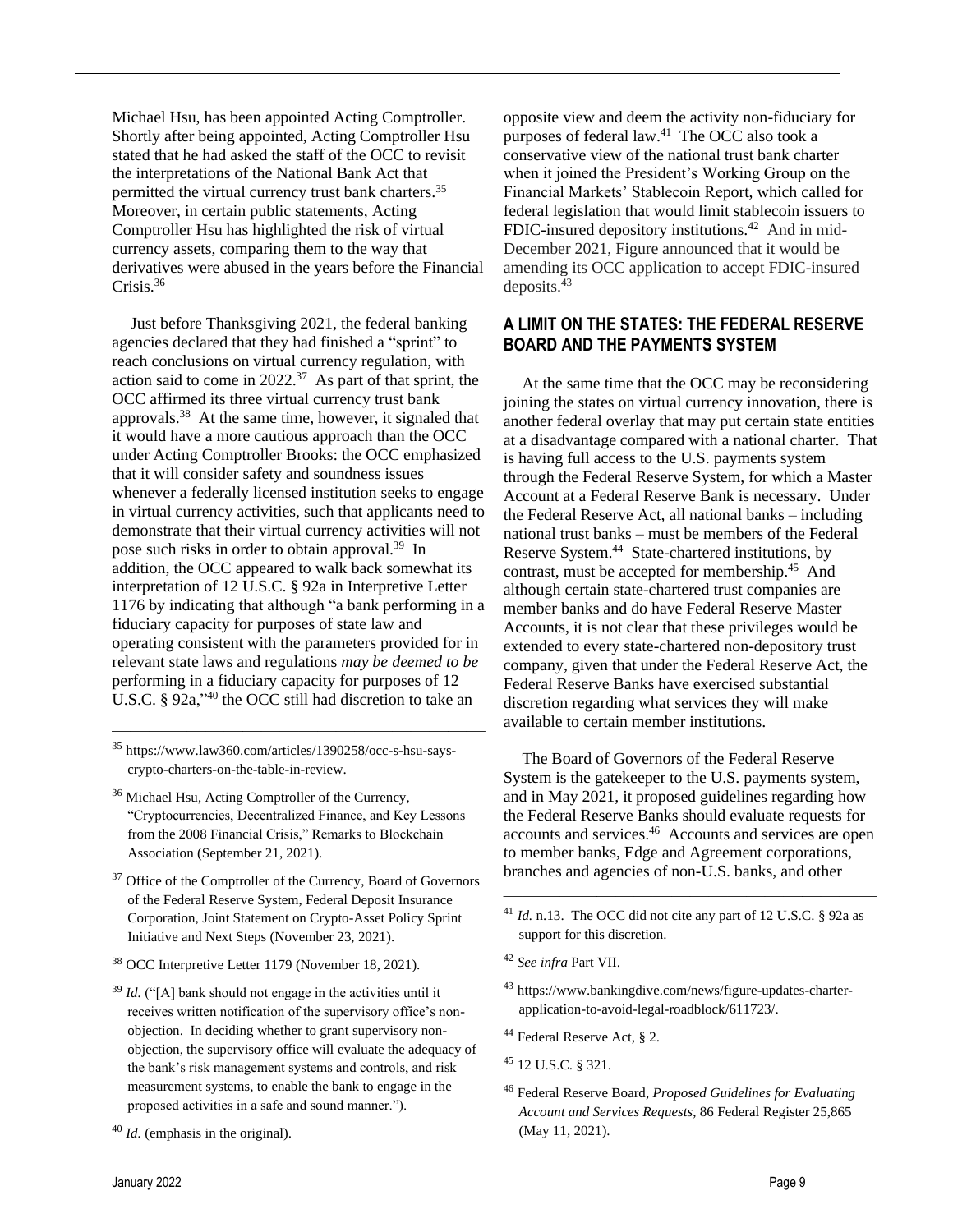institutions that meet the definition of a "depository institution" under Section 19(b) of the Federal Reserve Act.<sup>47</sup> The preamble to the proposed guidelines takes note of the recent developments in bank chartering, and then states that "as a result, the Reserve Banks are receiving an increasing number of inquiries and requests for access to accounts and services from novel institutions." 48 The preamble goes on to argue that,

given the increase in the number and novelty of such inquiries, . . . a more transparent and consistent approach to such requests should be adopted by the Reserve Banks. Given that access decisions made by individual Reserve Banks can have implications for a wide array of Federal Reserve System (Federal Reserve) policies and objectives, a structured, transparent, and detailed framework for evaluating access requests would benefit the financial system broadly. Such a framework would also help foster consistent evaluation of access requests, from both risk and policy perspectives, across all twelve Reserve Banks." 49

The framework that the Federal Reserve Board has proposed would establish six principles to guide the Federal Reserve Banks in making decisions about access to Federal Reserve accounts and services:

- 1. *Eligibility and Operations.* Each institution requesting an account or services must be eligible under the Federal Reserve Act or another federal statute to maintain an account at a Federal Reserve Bank and receive Federal Reserve Bank services, and should have a well-founded, clear, transparent, and enforceable legal basis for its operations.
- 2. *Risk to the Federal Reserve Bank.* Provision of an account and services to an institution should not present or create undue credit, operational, settlement, cyber, or other risks to the Federal Reserve Bank.
- 3. *Risk to Payment System.* Provision of an account and services to an institution should not present or create undue credit, liquidity, operational, settlement, cyber, or other risks to the overall payment system.
- $\frac{1}{\sqrt{2}}$  , and the contract of the contract of the contract of the contract of the contract of the contract of the contract of the contract of the contract of the contract of the contract of the contract of the contra <sup>47</sup> *Id.*
- 4. *Risk to Financial System.* Provision of an account and services to an institution should not create undue risk to the stability of the U.S. financial system.
- 5. *Risk to Economy.* Provision of an account and services to an institution should not create undue risk to the overall economy by facilitating activities such as money laundering, terrorism financing, fraud, cybercrimes, or other illicit activity.
- 6. *Monetary Policy.* Provision of an account and services to an institution should not adversely affect the Federal Reserve System's ability to implement monetary policy.<sup>50</sup>

If the guidelines are ultimately adopted, they could provide needed transparency regarding the availability of Federal Reserve accounts and could benefit state charters by reducing the discretion of a particular Federal Reserve Bank to deny a state non-depository trust company – or other type of state-chartered banking entity – that has applied for and been approved for membership in the Federal Reserve System access to Federal Reserve accounts and services. At the writing of this article, in late December 2021, however, the guidelines are still under consideration. In addition, even if they are adopted, it will be necessary for the Federal Reserve Banks to implement them in a consistent manner,<sup>51</sup> particularly for state non-depository trust companies that are member banks. Otherwise, federally chartered and FDIC-insured institutions will have a competitive advantage.

## **CERTAIN STATES INNOVATE WHILE THE FEDERAL GOVERNMENT LOOKS TO CENTRALIZE**

While the OCC was considering how to supervise virtual currency firms, several states began to view virtual currency companies, which were proliferating, as attractive businesses that nonetheless required regulation, and adapted their regulatory landscape to them. In June 2015, New York developed its Bit License regime for virtual currency companies, and, as a

<sup>48</sup> *Id.* at 25,866.

<sup>49</sup> *Id.*

<sup>50</sup> *Id.* at 25,867 – 25,869.

<sup>51</sup> *See, e.g.,* Federal Reserve Board Vice Chair Randal K. Quarles, "Between the Hither and Farther Shore: Thoughts on Unfinished Business," Remarks at The American Enterprise Institute (December 2, 2021) ("As I look ahead to the future of supervision at the Federal Reserve, I believe that if the Fed maintains its commitment to openness and transparency in how it conducts supervision, it will be more effective in overseeing banks and promoting the stability of the financial system.").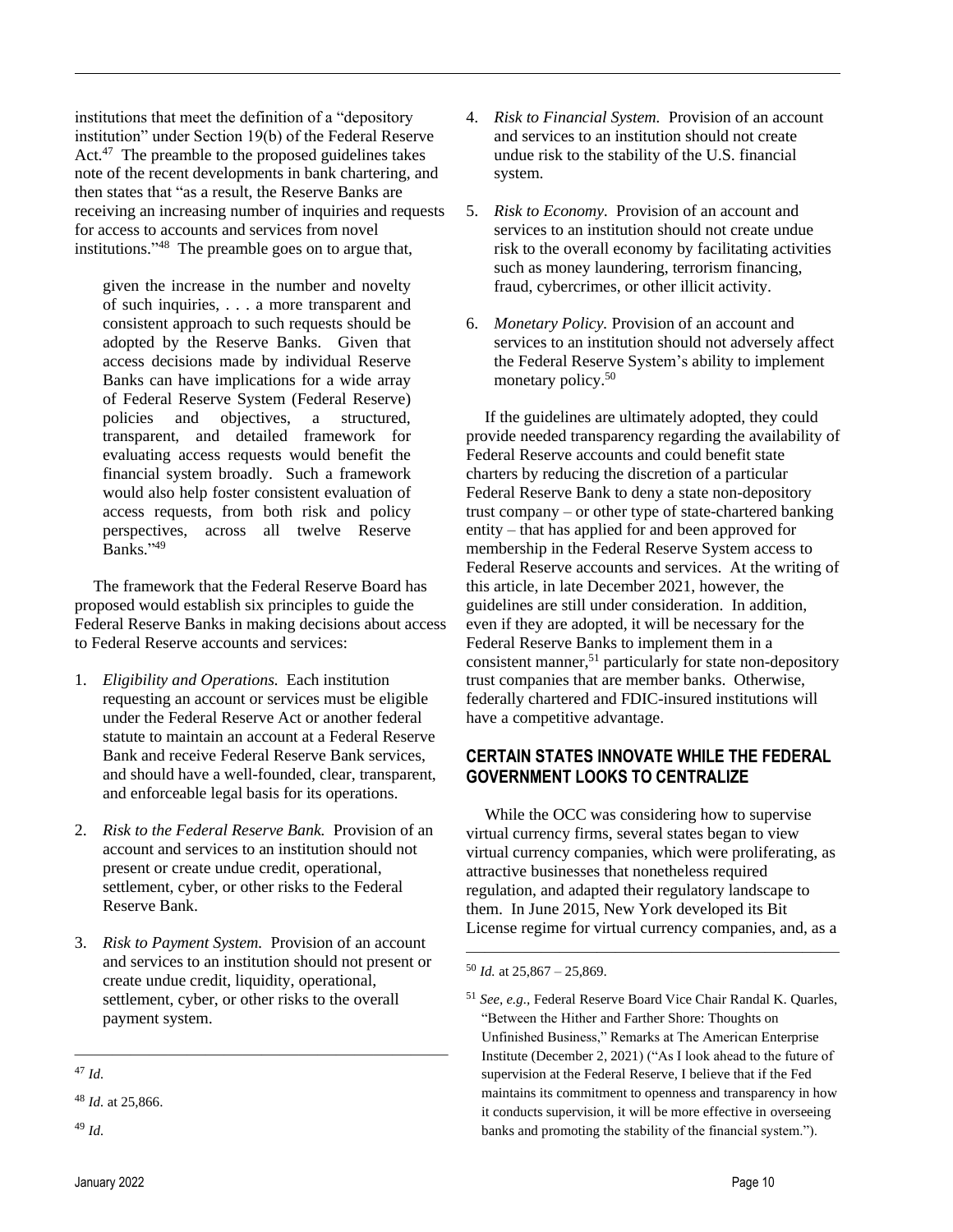result, licensed many such firms.<sup>52</sup> The BitLicense regulations were adopted pursuant to provisions of the New York Financial Services Law that granted the New York Department of Financial Services the authority to regulate financial products and services in New York.<sup>53</sup> The BitLicense regulations provide for a bank-like licensing regime for companies engaged in the following virtual currency activities: receiving virtual currency for transmission or transmitting through a third party; custody; buying and selling virtual currency as a customer business; retail virtual currency conversion services; and controlling, administering, or issuing virtual currency.<sup>54</sup> Companies that seek to engage in any of these activities in New York or with New York residents must apply for and receive a Bit License, and, once licensed, are subject to capital requirements, antifraud and consumer protection provisions, surety bond and reserve requirements, and requirements relating to cybersecurity and anti-money laundering.<sup>55</sup> In addition, some New York virtual currency companies operate under a New York trust company charter,<sup>56</sup> and other states, such as South Dakota, Washington, and Wyoming, have authorized non-depository banks or trust companies to engage in a full range of virtual currency activities.

Innovation has continued at the state level, in states as disparate as Wyoming, Nebraska, and Connecticut. Wyoming offers the "speedy" ("SPDI" – special purpose depository institution) charter. This charter permits a banking institution to receive deposits and conduct other activity incidental to the business of banking, including custody, asset servicing, fiduciary asset management, digital asset activities, and related activities.<sup>57</sup> SPDIs may also serve as a vehicle for business cash management and operational accounts, but they are generally prohibited from making loans with customer deposits of fiat currency, and they must at all times maintain unencumbered Level 1 high-quality liquid assets valued at 100% or more of their depository liabilities.<sup>58</sup> Wyoming does not require SPDIs to obtain

 $\frac{1}{\sqrt{2}}$  , and the contract of the contract of the contract of the contract of the contract of the contract of the contract of the contract of the contract of the contract of the contract of the contract of the contra

- <sup>54</sup> 23 N.Y.C.R.R. § 200.2(q).
- <sup>55</sup> *Id.* §§ 200.8-9, 200.15-17, 200.19.
- <sup>56</sup> [https://www.dfs.ny.gov/apps\\_and\\_licensing/virtual](https://www.dfs.ny.gov/apps_and_licensing/virtual) \_currency\_businesses/regulated\_entities.
- <sup>57</sup> https://wyomingbankingdivision.wyo.gov/banks-and-trustcompanies/special-purpose-depository-institutions.

FDIC insurance, but they are permitted to apply for it.<sup>59</sup> Four such charters have been granted, for Kraken, Commercium Financial, Avanti, and Wyoming Deposit and Transfer.<sup>60</sup> All four institutions seek to offer digital and asset services.

Earlier in 2021, Nebraska enacted legislation that creates new special purpose digital asset charters. The law permits the creation of "digital asset depository institutions," special purpose institutions that do not accept demand deposits and generally are prohibited from a lending business, but which may engage in digital asset transactions. 61 The legislation also provides for "digital asset depository" charters, which institutions would focus on digital asset custody activities.<sup>62</sup> The law gives such institutions the power to apply to become a Federal Reserve member bank,<sup>63</sup> and requires such institutions "at all times, . . . [to] maintain unencumbered liquid assets denominated in United States dollars valued at not less than one hundred percent of the digital assets in custody." 64

As for Connecticut, for some time it has granted charters to banks that do not accept retail deposits, defined as deposits made by individuals who are not accredited investors under federal securities regulations. 65 A Connecticut uninsured bank is required to maintain a minimum of \$5 million in equity capital, unless the Connecticut Commissioner of Banking establishes a different capital requirement based upon a bank's proposed activities.<sup>66</sup> Currently, one such bank exists, UPS Capital Business Credit, a more traditional lending institution.<sup>67</sup> In Illinois, a proposal to permit special purpose trust companies and expand virtual

<sup>52</sup> 23 N.Y.C.R.R. Part 200.

<sup>53</sup> New York Financial Services Law, §§ 102, 104, 201, 206, 301, 302, 309, 408.

<sup>58</sup> *Id.*

<sup>59</sup> *Id.*

<sup>60</sup> https://www.coindesk.com/business/2021/08/11/ commercium-financial-becomes-fourth-wyoming-charteredcrypto-bank/.

<sup>61</sup> Nebraska Financial Innovation Act, Nebraska Revised Statutes § 8-3005 (2021).

<sup>62</sup> *Id.*

<sup>63</sup> *Id.*

<sup>64</sup> *Id.* § 8-3009.

<sup>65</sup> <https://portal.ct.gov/DOB/Financial-Institutions-Division/FID/> Organization-of-a-Connecticut-Bank.

<sup>66</sup> *Id.*

<sup>67</sup> <https://portal.ct.gov/DOB/Bank-Information/Bank-Information/> Banks-in-Connecticut.